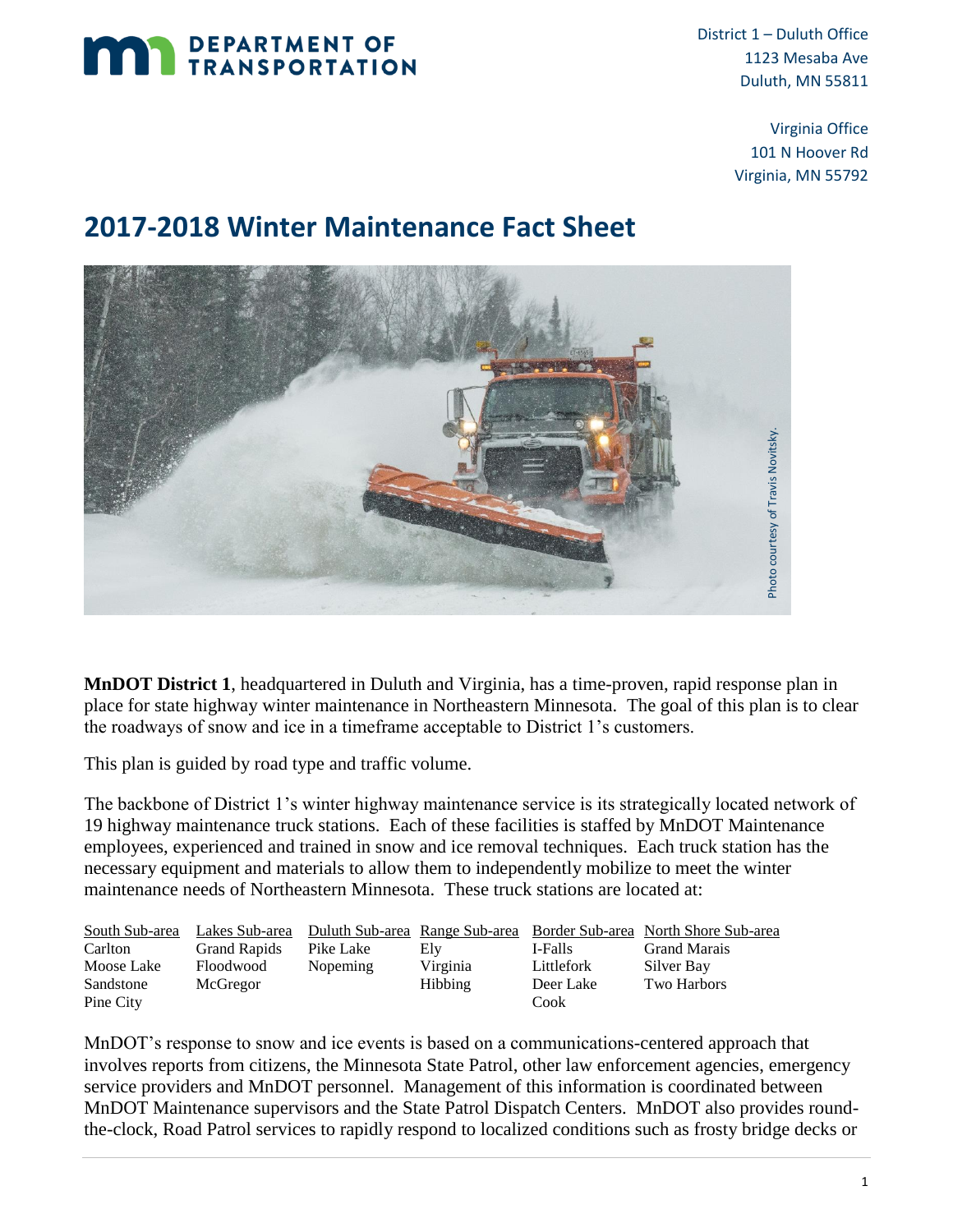## **MAN DEPARTMENT OF TRANSPORTATION**

snow squalls. The Road Patrol units call for additional personnel and heavy equipment support as the weather situation warrants.

There is also extensive use of real-time weather information provided by 20 Road Weather Information Sensing Systems (RWIS) that are strategically located throughout Northeastern Minnesota. These remote weather sensing stations provide continuous district-wide and local weather profiles of Northeastern Minnesota that can be accessed through an Internet connection. District 1 also uses weather forecasting services from the National Weather Service and private professional weather information services.

During significant winter weather situations, District 1 employees can be quickly deployed on a 24/7 basis to remove snow and ice from state highways.

When icing conditions are forecast, maintenance employees apply "anti-icing" chemicals to the roadway. Having this material on the roadway helps prevent snow and ice from sticking to and compacting on the pavement.

MnDOT has 97 snow plow routes in the District's region of responsibility. These routes are staffed with personnel, heavy equipment and material to provide continuous road maintenance coverage until the snow/ice event subsides and is ultimately cleaned up. District 1 has 353 fulltime equivalent employees, of which 194 are trained snow plow operators. The District's equipment assets include 91 snow plow trucks (30 single axle; 61 tandem axle), which are equipped with front-mounted snow plows, wing plows, underbody plows, boxes for carrying dry deicing materials, pre-wetting tanks, high-visibility lighting, road temperature sensors and state-of-the-art communications equipment.

Pre-wetting tanks allow the application of salt or sand that is blended with salt brine, potassium acetate, or magnesium chloride. These liquids cause the salt to go "into solution" rapidly so that the salt begins to work quickly. Pre-wetting also helps the salt or sand stick to the road, rather than being blown off by passing traffic. Additional specialized heavy equipment in the District's fleet includes 6 motor graders, nine industrial-sized snow blowers and 20 front-end loaders.

Although state highway deicing standards are variable, a general rule of thumb is that pure road salt losses its effectiveness as a deicer when roadway pavement temperatures are lower than 15F. Liquid magnesium chloride is effective at roadway pavement temperatures as low as 0 degrees.

If it is sunny, the pavement temperature of asphalt roadways can be much warmer than the temperature of concrete pavements because of asphalt's solar heat-absorbing dark color, as opposed to the more solar-reflective lighter color of concrete.

When treating icy pavements in sub-zero temperatures, pure abrasive sand, pre-wet with liquid magnesium chloride is commonly used. This mixture results in a "sandpaper effect". The sand melts into the ice and compacted snow and creates an abrasive condition which improves traction; however it is not fully-effective in deicing pavements. If the pavement temperature is higher than 15F, the operator will most likely apply pure road salt, moistened with salt brine.

For the 2017-18 season, District 1 is performing research on the expanded use of potassium acetate as an alternative deicing chemical, effective at melting ice at temperatures to -15F and used successfully last